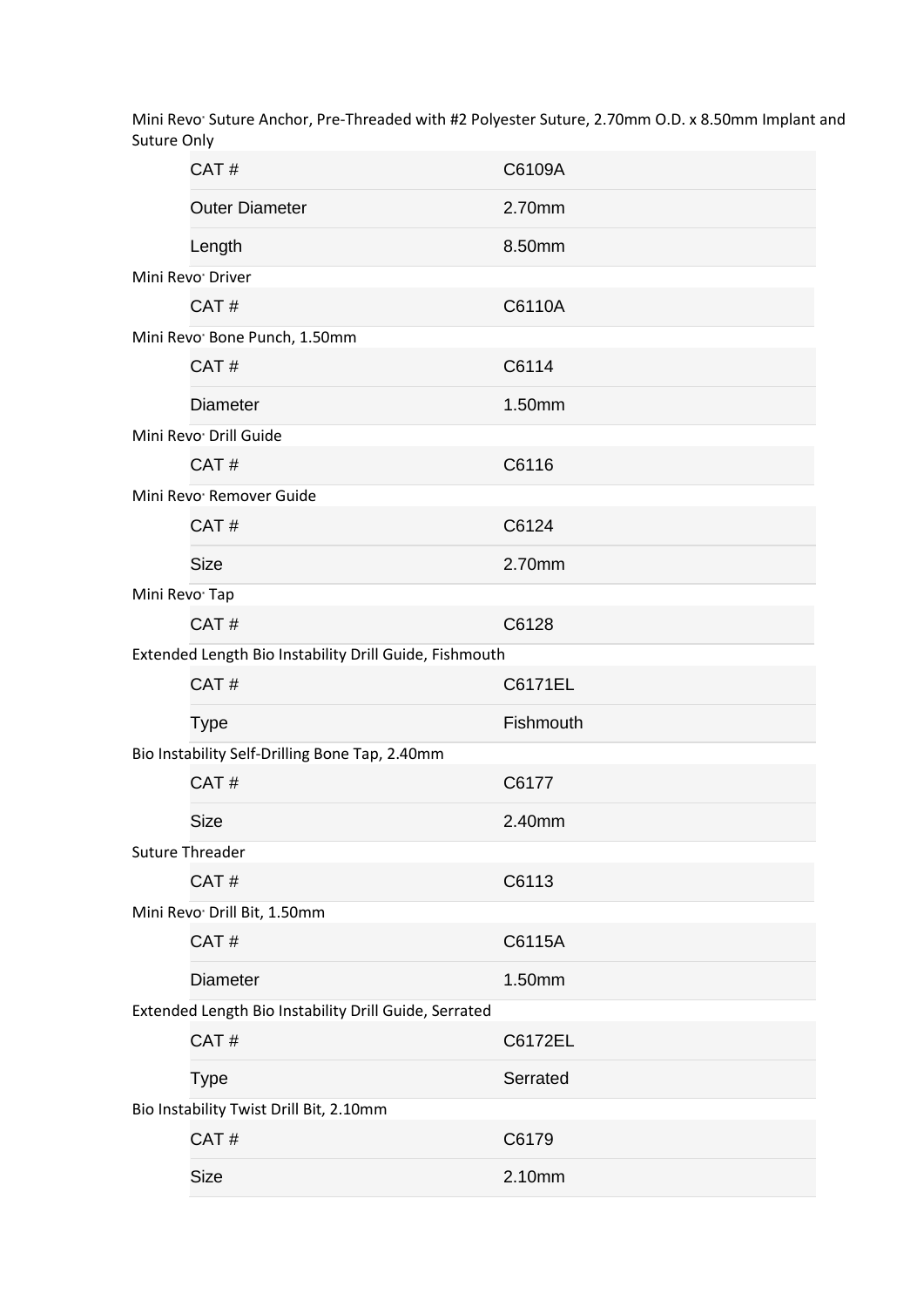| onarp rrocar                                                                                                 |                                                                                                                                              |           |  |  |
|--------------------------------------------------------------------------------------------------------------|----------------------------------------------------------------------------------------------------------------------------------------------|-----------|--|--|
|                                                                                                              | CAT#                                                                                                                                         | C6174     |  |  |
|                                                                                                              | Bio Mini Revo <sup>®</sup> with One #2 Hi-Fi® Suture, Disposable Driver                                                                      |           |  |  |
|                                                                                                              | CAT#                                                                                                                                         | C6170H    |  |  |
|                                                                                                              | <b>Diameter</b>                                                                                                                              | 3.100mm   |  |  |
|                                                                                                              | Length                                                                                                                                       | 11.00mm   |  |  |
| Crochet Hook                                                                                                 |                                                                                                                                              |           |  |  |
|                                                                                                              | CAT#                                                                                                                                         | C6105     |  |  |
| Mini Revo Suture Anchor, Pre-Threaded with #2 Hi-Fi® Suture, 2.70mm O.D. x 8.50mm Implant and<br>Suture Only |                                                                                                                                              |           |  |  |
|                                                                                                              | CAT#                                                                                                                                         | C6109H    |  |  |
|                                                                                                              | <b>Outer Diameter</b>                                                                                                                        | 2.70mm    |  |  |
|                                                                                                              | Length                                                                                                                                       | 8.50mm    |  |  |
|                                                                                                              | Basic Instrument Tray with Lid                                                                                                               |           |  |  |
|                                                                                                              | CAT#                                                                                                                                         | C6117     |  |  |
|                                                                                                              | Mini Revo <sup>®</sup> Remover                                                                                                               |           |  |  |
|                                                                                                              | CAT#                                                                                                                                         | C6125     |  |  |
|                                                                                                              | <b>Size</b>                                                                                                                                  | 2.70mm    |  |  |
| Drill Guide, Serrated                                                                                        |                                                                                                                                              |           |  |  |
|                                                                                                              | CAT#                                                                                                                                         | C6172     |  |  |
|                                                                                                              | <b>Type</b>                                                                                                                                  | Serrated  |  |  |
| Drill Guide, Fishmouth                                                                                       |                                                                                                                                              |           |  |  |
|                                                                                                              | CAT#                                                                                                                                         | C6171     |  |  |
|                                                                                                              | <b>Type</b>                                                                                                                                  | Fishmouth |  |  |
|                                                                                                              | <b>Blunt Obturator</b>                                                                                                                       |           |  |  |
|                                                                                                              | CAT#                                                                                                                                         | C6173     |  |  |
|                                                                                                              | Bio Instability Bone Punch, 2.10mm                                                                                                           |           |  |  |
|                                                                                                              | CAT#                                                                                                                                         | C6176     |  |  |
|                                                                                                              | <b>Size</b>                                                                                                                                  | 2.10mm    |  |  |
|                                                                                                              | Hip Instrumentation                                                                                                                          |           |  |  |
|                                                                                                              | Bio Mini Revo <sup>*</sup> , Pre-threaded with #2 Hi-Fi® Suture, Disposable Driver, 3.10mm O.D. x 11.00mm L<br>$\bigcap$ $\bigcap$ $\bigcup$ | C2470H    |  |  |
|                                                                                                              |                                                                                                                                              |           |  |  |

| CAT#                  | C6170HP |
|-----------------------|---------|
| <b>Outer Diameter</b> | 3.100mm |
| Length                | 11.00mm |